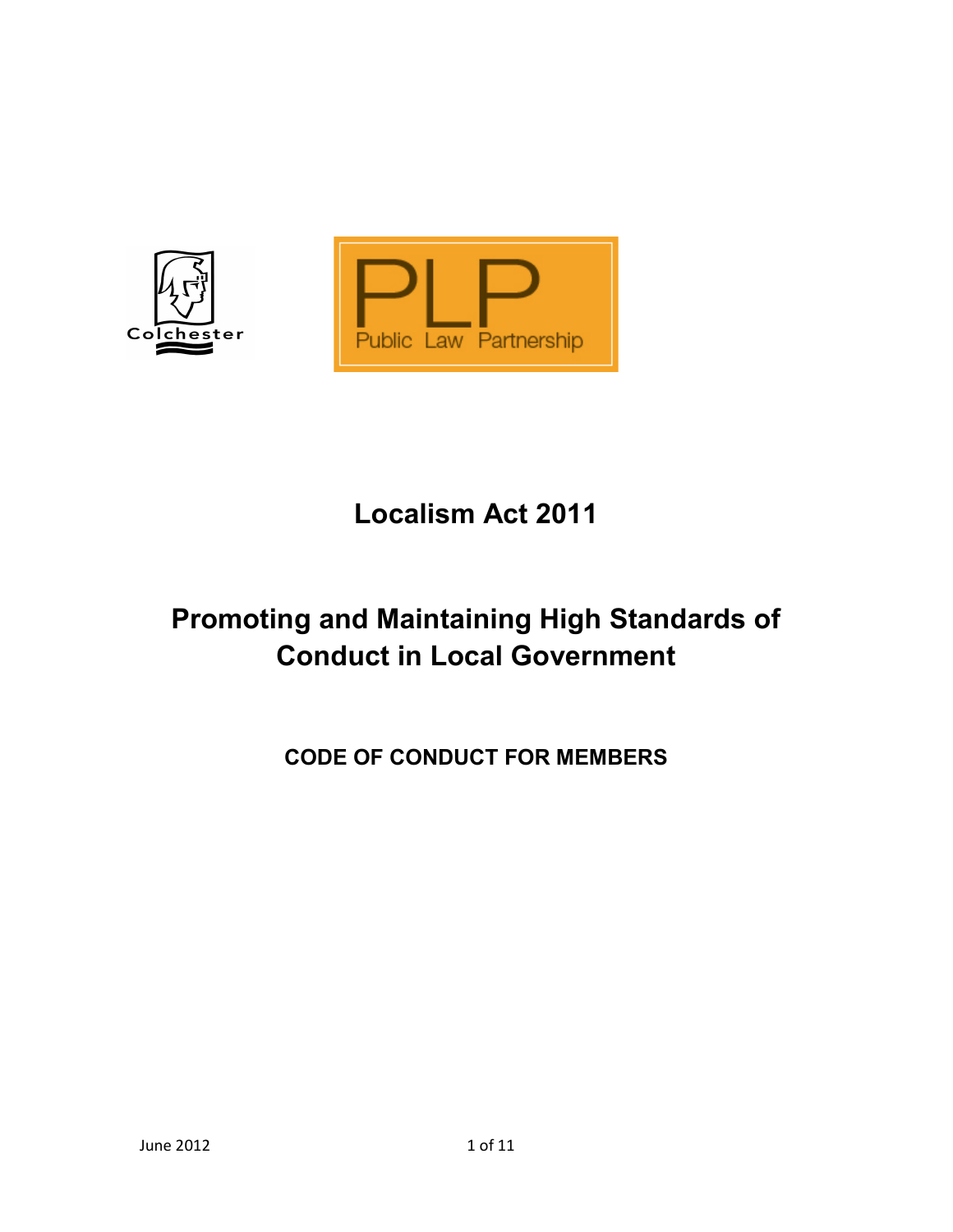## Colchester Borough Council

## Code of Conduct for Members

#### PART 1 GENERAL PROVISIONS

#### Introduction and interpretation

This Code of Conduct was adopted by the full council at its meeting on 25 June 2012 and is effective from 1 July 2012.

As a Member you are a representative of Colchester Borough Council ("the Authority") and the public will view you as such. Therefore your actions impact on how the Authority as a whole is viewed and your actions can have both positive and negative impacts on the Authority.

This Code as a whole is consistent with "Nolan Principles" which are set out in Appendix 1 and the provisions of S29 (1) Localism Act 2011.

In this Code-

"meeting" means any meeting of:

- (a) the Authority
- (b) the Executive of the Authority
- (c) any of the Authority's or its Executive's committees, sub-committees, joint committees, joint sub-committees or areas committees whether or not the press and public are excluded from the meeting in question by virtue of a resolution of Members
- (d) any briefings by officers and site visits organised by the Authority "relevant period" means the period of 12 months ending with the day on which you give notification to the Authority's monitoring officer of any disclosable pecuniary interests you had at the time of the notification.

"profit or gain" includes any payments or benefits in kind which are subject to Income Tax.

"beneficial interest" means having an economic benefit as a legal owner or holding it on trust for the beneficial owner, having a right to the income from the land or securities or a share in it or the right to the proceeds of sale or share of part of the proceeds of sale.

"Member" includes a co-opted member.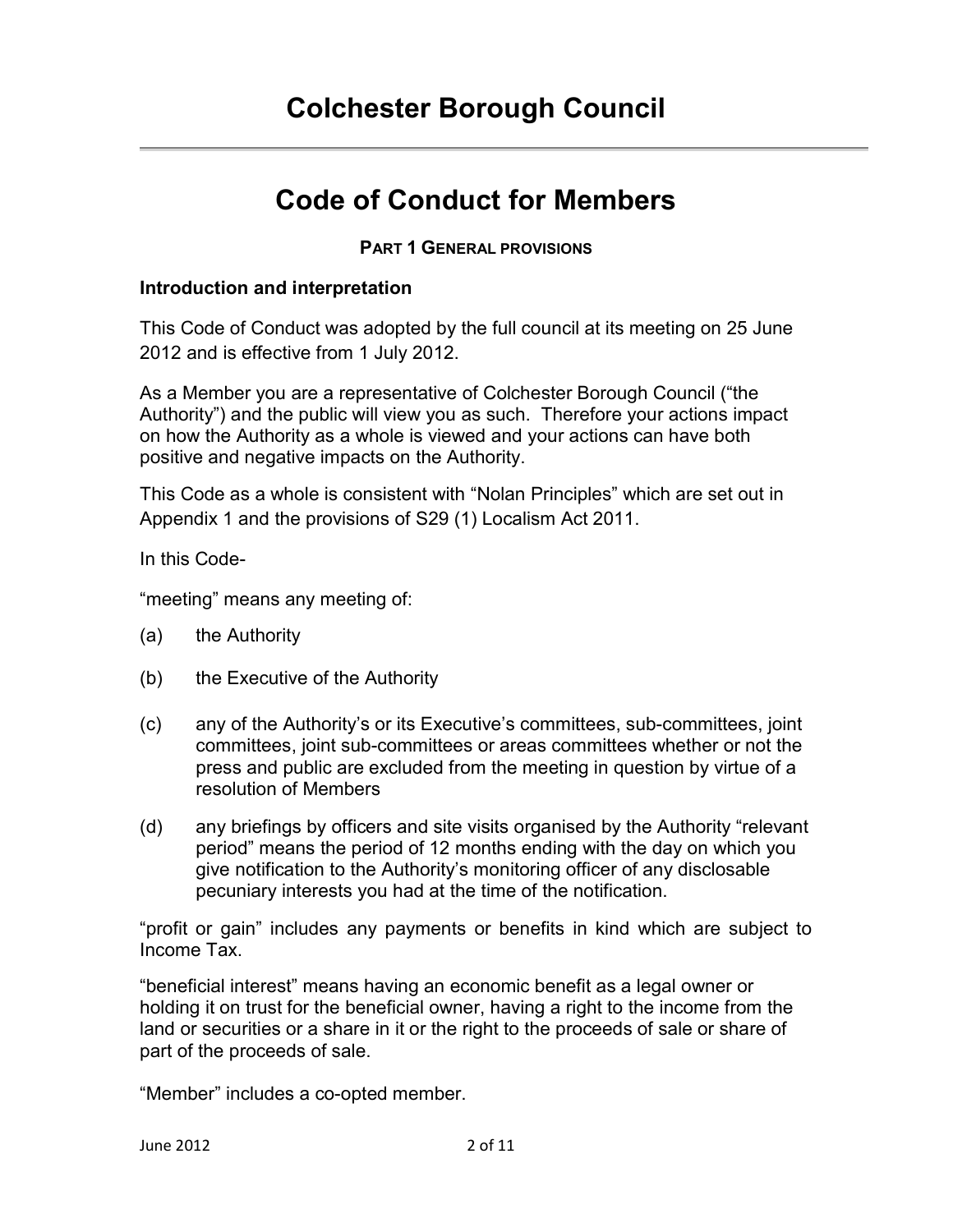### 1. Who does the Code apply to?

- (1) This Code applies to all Members of the Authority including co-opted members.
- (2) It is your responsibility to comply with the provisions of this Code.

#### 2. What does the Code apply to?

- (1) You must comply with this Code whenever you
	- (a) conduct the business of the Authority, or
	- (b) you are acting as a representative of the Authority.
- (2) This Code has effect in relation to your conduct in your official capacity.
- (3) Where you act as a representative of the Authority
	- (a) on another relevant authority, you must, when acting for that other authority, comply with that other authority's code of conduct; or
	- (b) on any other body, you must, when acting for that other body, comply with the Authority's code of conduct, except and insofar as it conflicts with any other lawful obligations to which that other body may be subject.

#### 3. General obligations

- (1) You must treat others with respect.
- (2) You must uphold the law.
- (3) You must not
	- (a) do anything which may cause the Authority to breach any of the equality enactments;
	- (b) bully any person;
	- (c) intimidate or attempt to intimidate any person who is or is likely to be –
		- (i) a complainant;
		- (ii) a witness; or
		- (iii) involved in the administration of any investigation or proceedings, in relation to an allegation that a Member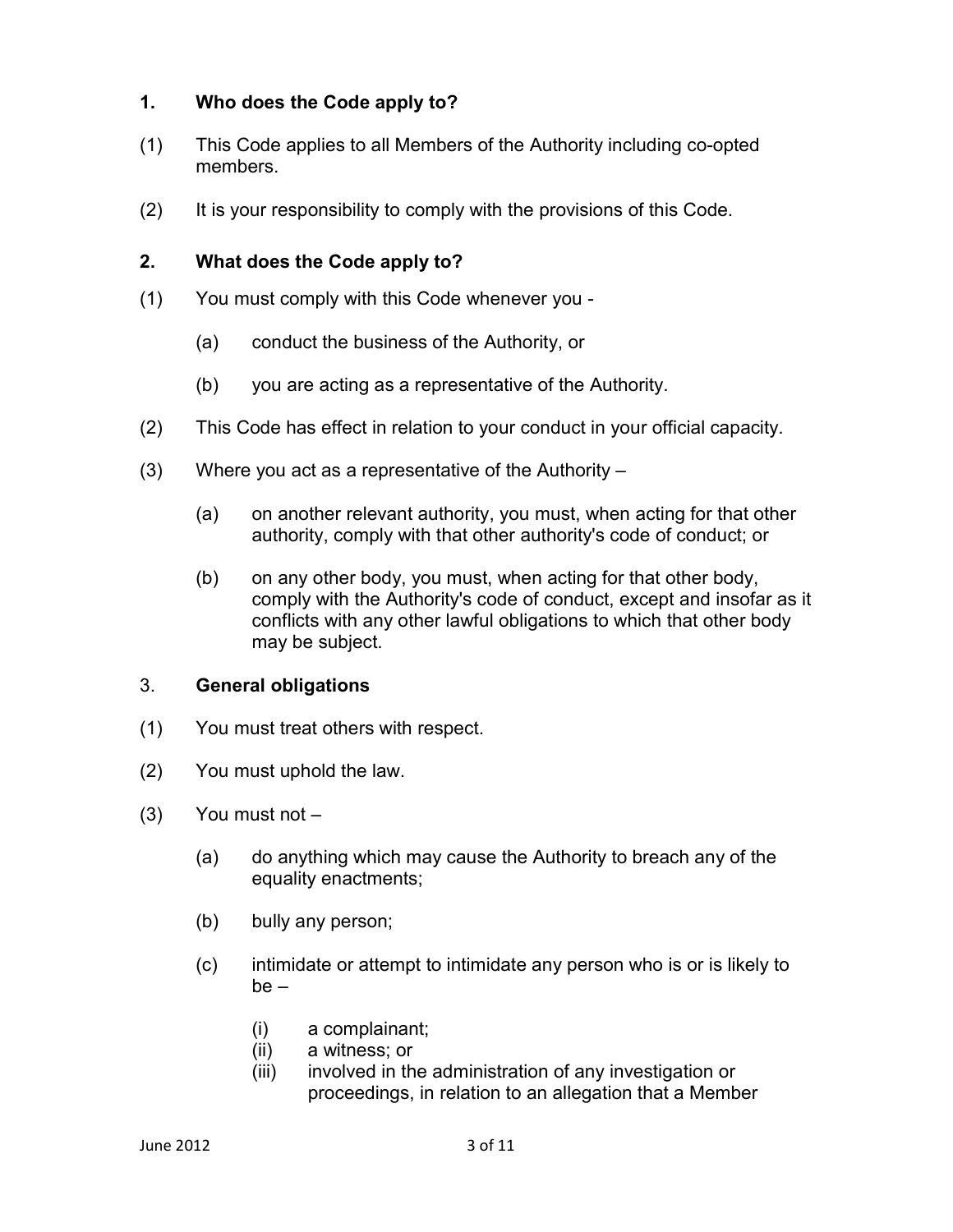(including yourself) has failed to comply with the Authority's code of conduct; or

(d) do anything which compromises or is likely to compromise the impartiality of those who work for, or on behalf of, the Authority.

### 4. Confidential Information

You must not –

- (a) disclose information given to you in confidence by anyone, or information acquired by you which you believe, or ought reasonably to be aware, is of a confidential nature, except where –
	- (i) you have the consent of a person authorised to give it;
	- (ii) you are required by law to do so;
	- (iii) the disclosure is made to a third party for the purpose of obtaining professional advice provided that the third party agrees not to disclose the information to any other person; or
	- $(iv)$  the disclosure is
		- (aa) reasonable and in the public interest; and
		- (bb) made in good faith and in compliance with the reasonable requirements of the Authority:
- (b) prevent another person from gaining access to information to which that person is entitled by law.

## 5. Conferring an advantage or disadvantage

You must -

- (a) not use or attempt to use your position as a Member improperly to confer on or secure for yourself or any other person, an advantage or disadvantage;
- (b) when using or authorising the use by others of the resources of the Authority -
	- (i) act in accordance with the Authority's reasonable requirements;
	- (ii) ensure that such resources are not used improperly for political purposes (including party political purposes);
- (c) have regard to any applicable Local Authority Code of Publicity made under the Local Government Act 1986.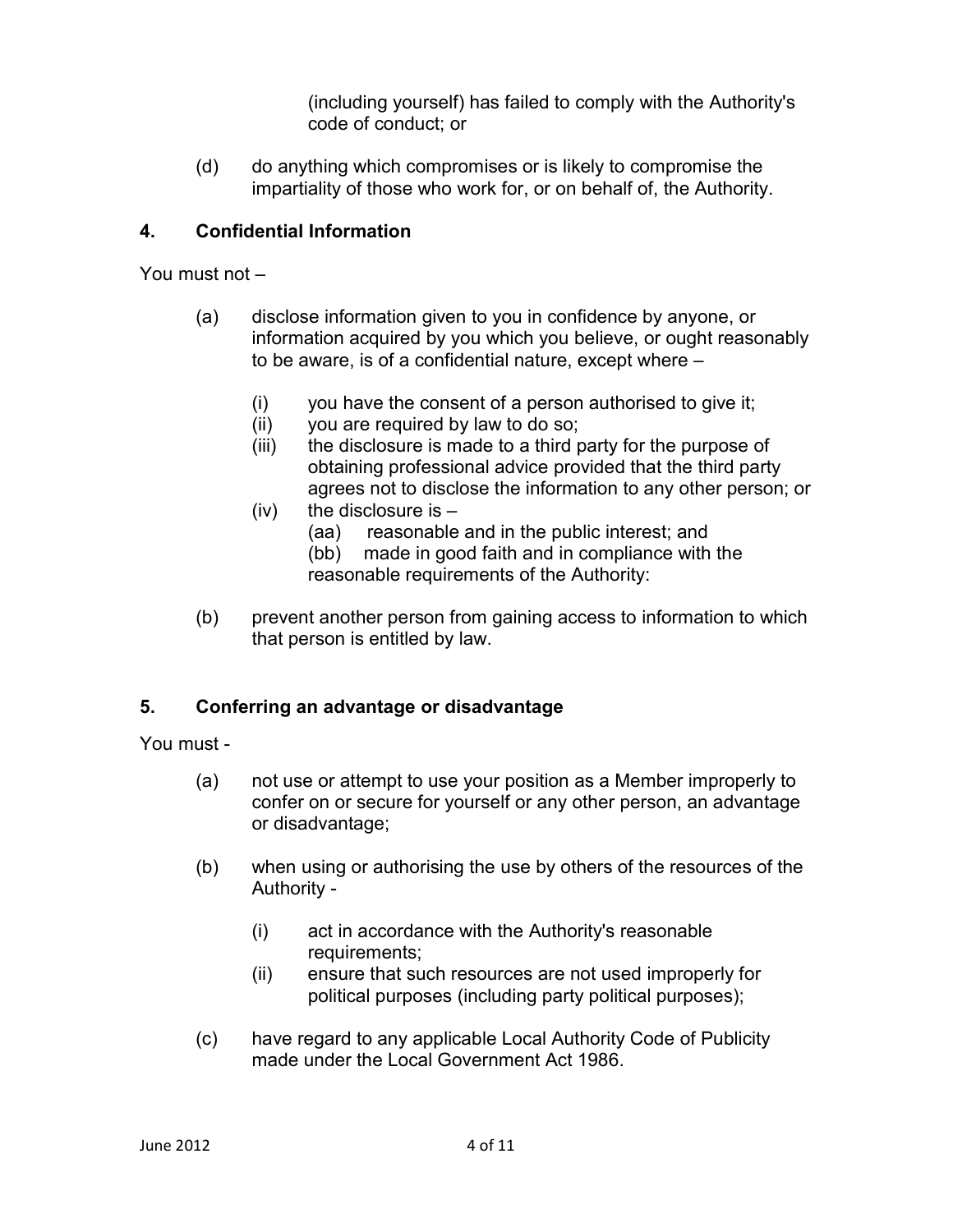#### PART 2 MEMBERS INTERESTS

#### 6. Disclosable Pecuniary Interests<sup>1</sup>

- 6.1 You have a Disclosable Pecuniary Interest in any business of the Authority if it is of a description set out in 6.2 below and is either:
	- (a) An interest of yours; or
	- (b) An interest (of which you are aware) of a spouse, civil partner or a person you are living with as a spouse or civil partner ("known as Relevant Persons").
- 6.2 A Pecuniary Interest is an interest which relates to or is likely to affect:
	- (a) Any employment, office, trade, profession or vocation carried on by you or a Relevant Person for profit or gain;
	- (b) Any payment or provision of any other financial benefit (other than from the Authority) made or provided within the relevant period in respect of any expenses incurred in carrying out your duties as a Member, or towards your election expenses. This includes any payment or financial benefit from a trade union within the meaning of the Trade Union and Labour Relations (Consolidation) Act 1992;
	- (c) Any contract for goods, services or works which has not been fully discharged between you or a Relevant Person and the Authority or a body in which you or they have a beneficial interest;
	- (d) A beneficial interest in any land in the Authority's area
	- (e) A licence of any land in the Authority's area (alone or jointly with others) that you or a Relevant Person occupy for a month or longer
	- (f) any tenancy where to your knowledge (i) the landlord is the Authority and (ii) the tenant is a body in which you or a Relevant Person has a beneficial interest
	- (g) Any beneficial interest in securities of a body where
		- (i) that body (to your knowledge) has a place of business or land in the area of the Authority and
		- (ii) either:

-

June 2012 5 of 11 <sup>1</sup> The Relevant Authorities (Disclosable Pecuniary Interests) Regulations 2012 set out the pecuniary interests specified for the purposes of Chapter 7 of Part 1 Section 30(3) of the Localism Act 2011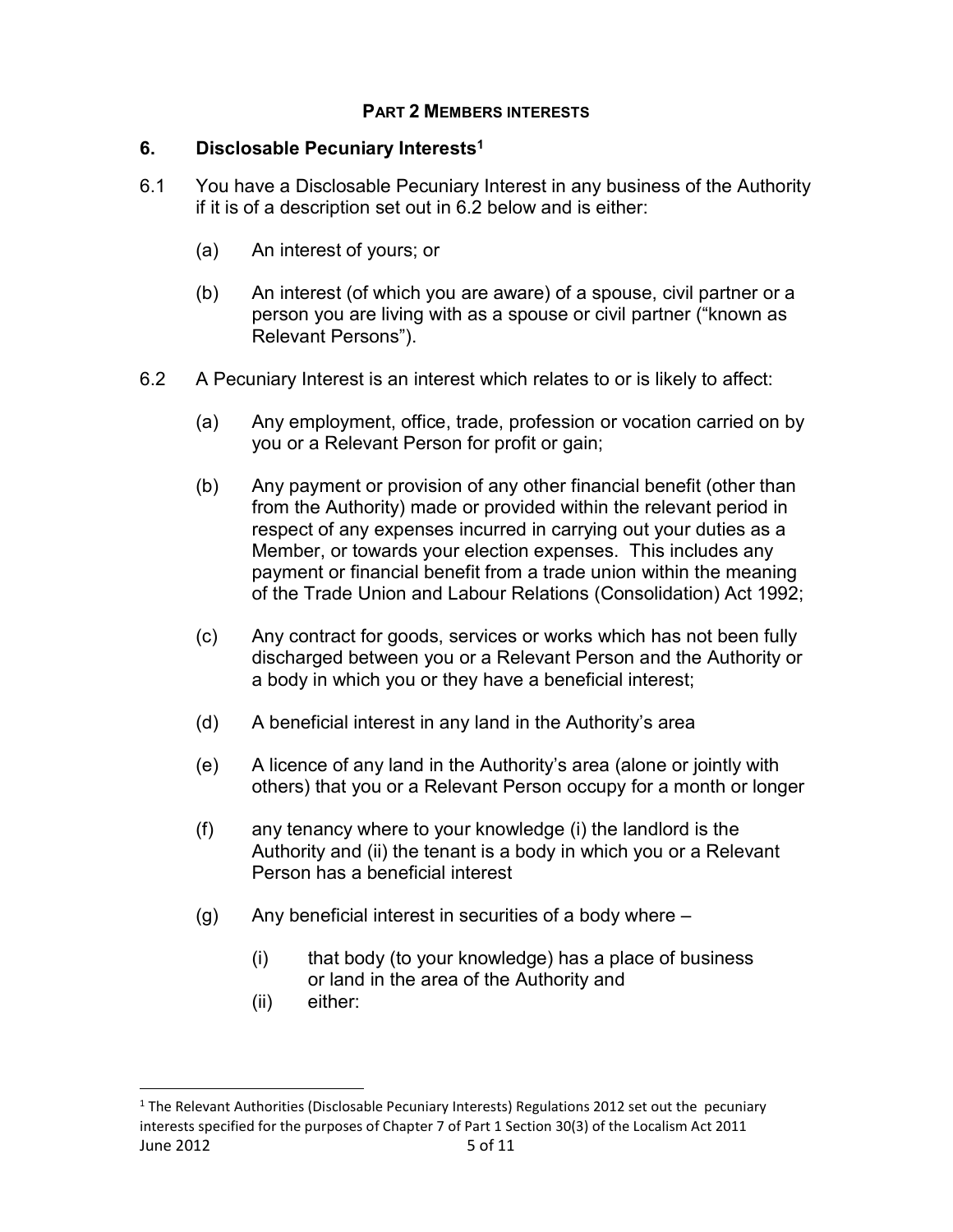- (aa) the total nominal value of the securities exceeds £25,000 or one hundredth of the total issued share capital of that body; or
- (bb) the beneficial interest exceeds one hundredth of the total issued share capital of the share capital of that body, if of more than one class, the total nominal value of the shares of any one class.

#### 7. Other Pecuniary Interests

You have a pecuniary interest in any business of the Authority where it relates to or is likely to affect:

- (a) any person or body who employs or has appointed you;
- (b) any contract for goods, services or works made between the Authority and you or a firm in which you are a partner, a company of which you are a remunerated director, or a person or body of the description specific in paragraph 6.2.(g) which has been fully discharged within the last 12 months;

#### 8. Non-Pecuniary Interests

- 8.1 You have a non-pecuniary interest in any business of the Authority where it relates to or is likely to affect -
	- (a) any body of which you are a member or in a position of general control or management and to which you are appointed or nominated by the Authority;
	- (b) any body  $-$ 
		- (i) exercising functions of a public nature;
		- (ii) directed to charitable purposes; or
		- (iii) one of whose principal purposes includes the influence of public opinion or policy (including any political party or trade union); of which you are a member or in a position of general control or management;
	- (c) the interests of any person from whom you have received a gift or hospitality with an estimated value of at least £50;
	- (d) a decision in relation to that business which might reasonably be regarded as affecting your wellbeing or the wellbeing of a relevant person to a greater extent that the majority of:-
		- (i) (in the case of authorities with electoral divisions or wards) other council tax payers, ratepayers or inhabitants of the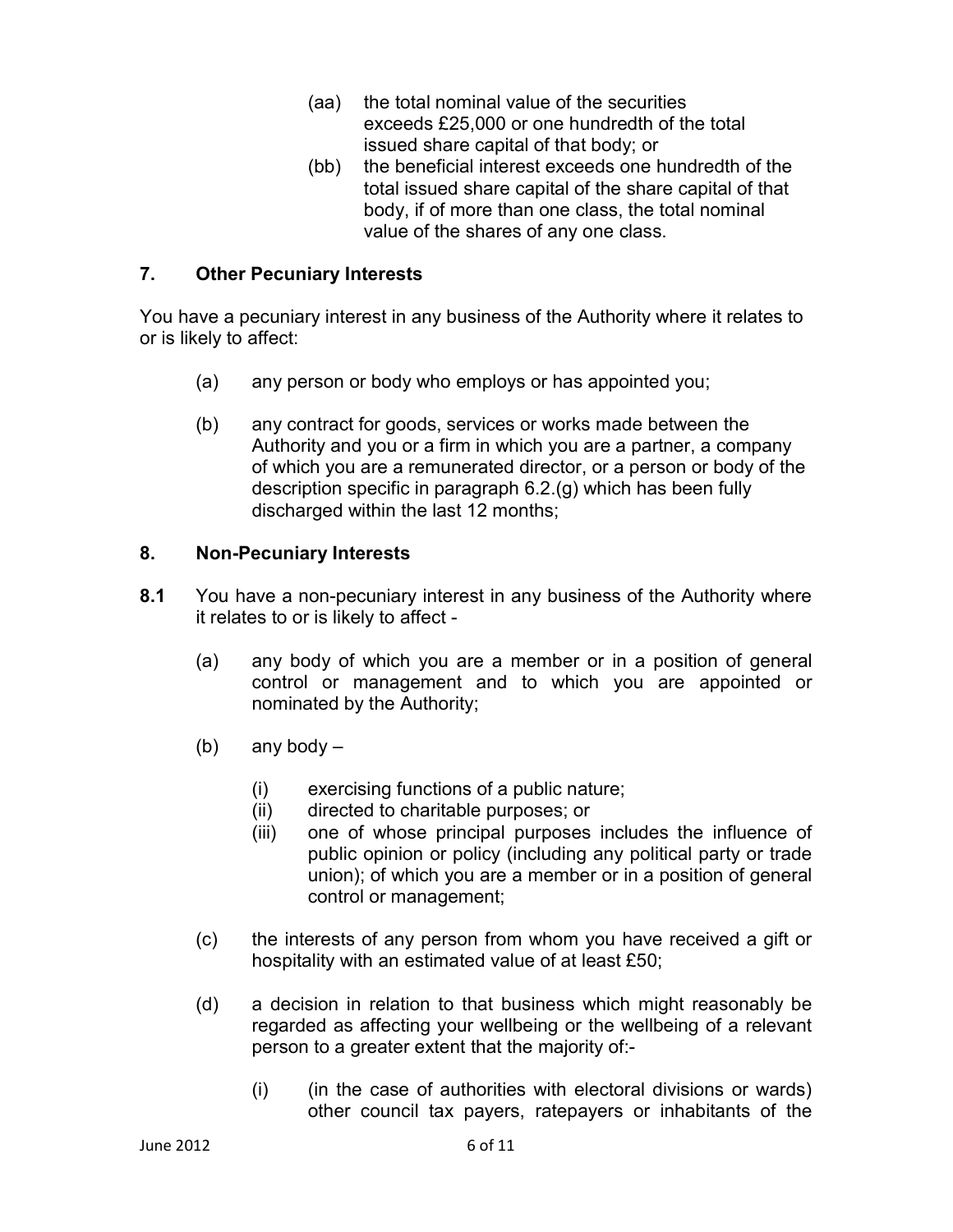electoral division or ward, as the case may be, affected by the decision; or

(ii) (in all other cases) other council tax payers, ratepayers or inhabitants of the Authority's area.

### 9. Disclosure of Interests (Disclosable Pecuniary Interests, Other Pecuniary Interests and Non-Pecuniary Interests)

- 9.1 Subject to sub-paragraphs 9.2 to 9.3, where you have a Disclosable Pecuniary Interest, other Pecuniary Interest or Non-Pecuniary Interest in any business of the Authority and you are present at a meeting of the Authority at which the business is considered, you must disclose to that meeting the existence and nature of that interest whether or not such interest is registered on your Register of Interests or for which you have made a pending notification.
- 9.2 Sub-paragraph 9.1 only applies where you are aware or ought reasonably to be aware of the existence of the Relevant Person's Interest.
- 9.3 Where you have an interest in any business of the Authority which would be disclosable by virtue of paragraph 9.1 but by virtue of paragraph 12 (Sensitive Information) details of the interest are not registered in the Authority's published Register of Members' Interests and the interest is a Disclosable Pecuniary Interest you need not disclose the nature of the interest to the meeting.
- 9.4 Where you have a Pecuniary Interest in any business of the Authority and a function of the Authority may be discharged by you acting alone in relation to that business, you must ensure you notify the Authority's monitoring officer of the existence and nature of that interest within 28 days of becoming aware that you will be dealing with the matter even if more than 28 days before you will actually deal with the business.
- 9.5 Where you have an interest in any business of the Authority which would be disclosable by virtue of paragraph 9.1 and you have made an executive decision in relation to that business you must ensure that any written statement of that decision records the existence and nature of that interest. In this paragraph "executive decision" is to be construed in accordance with any regulations made by the Secretary of State under section 22 of the Local Government Act 2000.

## 10. Effect of Interests on participation

## 10.1 Disclosable Pecuniary Interests

(a) If you are present at a meeting of the Authority or of any committee, sub-committee, joint committee or joint sub-committee of the Authority and you have a Disclosable Pecuniary Interest in any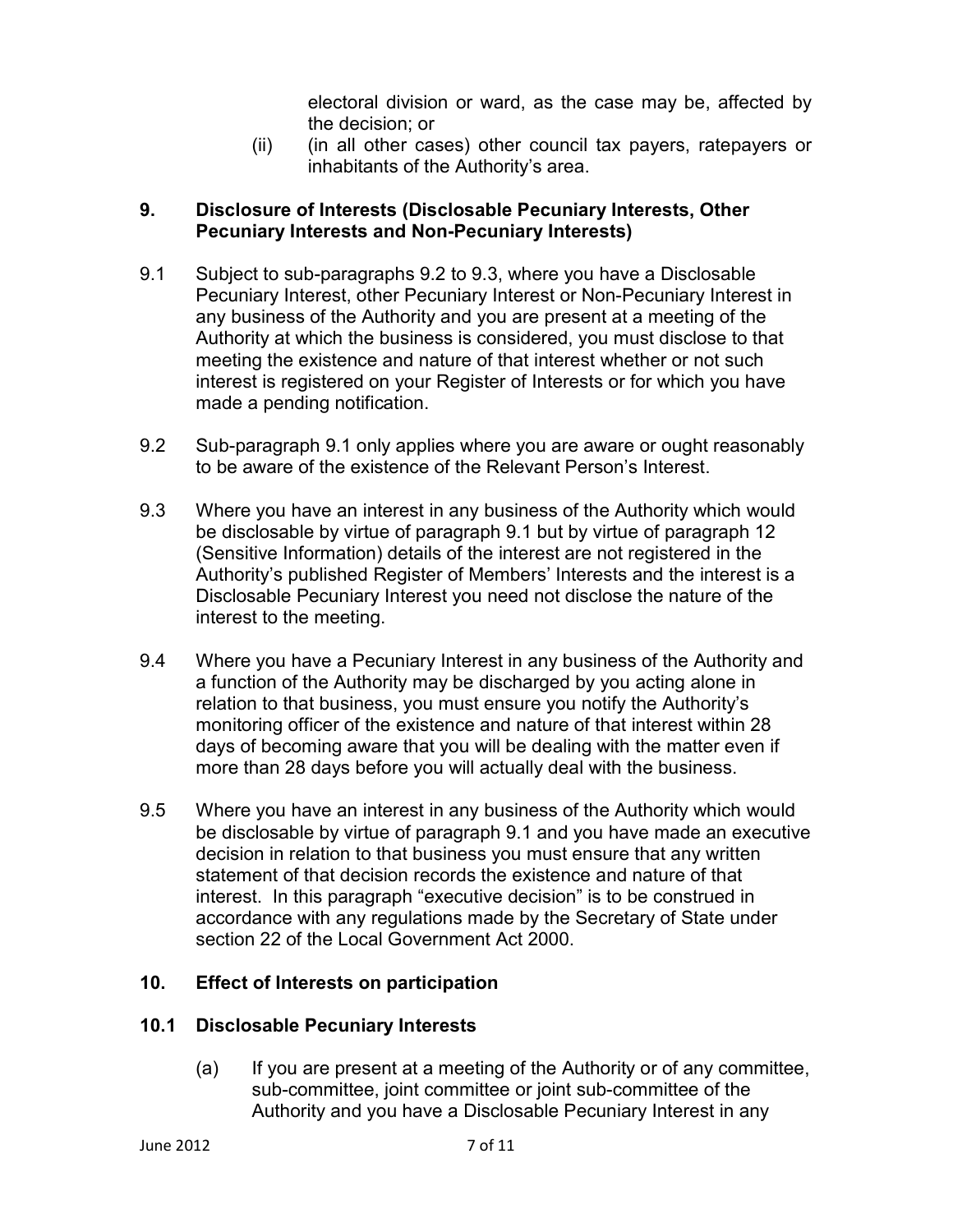matter to be considered, or being considered, at the meeting and you are aware of that Interest:

- (i) You must not participate, or participate further, in any discussion of the matter at the meeting, or participate in any vote, or further vote, taken on the matter at the meeting.
- (ii) You must withdraw from the room or chamber where the meeting considering the business is being held unless you have received a dispensation from the Authority's proper officer.
- (b) If you have a Disclosable Pecuniary Interest in any business of the Authority you must not:
	- (i) exercise executive functions in relation to that business; and
	- (ii) seek improperly to influence a decision about that business
- (c) If a function of the Authority may be discharged by a Member acting alone and you have a Disclosable Pecuniary Interest in any matter to be dealt with or being dealt with in the course of discharging that function you may not take any steps or any further steps in relation to the matter (except for the purpose of enable the matter to be dealt with otherwise than by yourself).

## 10.2 Other Pecuniary Interests

If you have another Pecuniary Interest in any business of the Authority which a member of the public with knowledge of the relevant facts would reasonably regard as so significant that it is likely to prejudice your judgement in the public interest and you are present at a meeting of the Authority at which such business is to be considered or is being considered you must:

- (a) disclose the existence and nature of the interest in accordance with paragraph 9.1 ( but subject to paragraph 9.3 ) and;
- (b) withdraw from the room or chamber where the meeting considering the business is being held unless you have obtained a dispensation from the Authority's proper officer.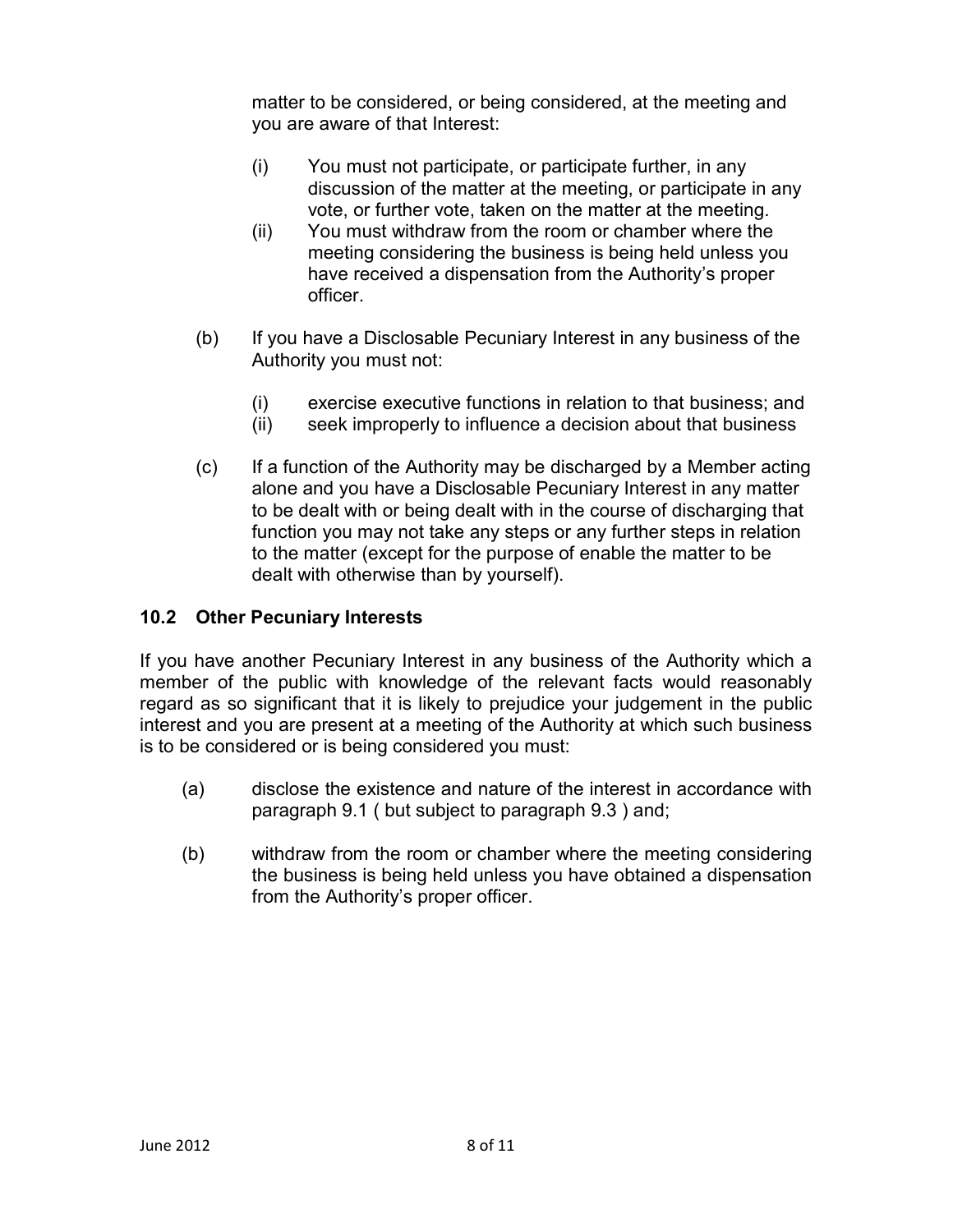#### PART 3 REGISTER OF MEMBERS INTERESTS

#### 11. Registration of Members' Interests

Subject to paragraph 12, you must, within 28 days of  $-$ 

- (a) this Code being adopted by or applied to the Authority; or
- (b) your election, re-election or appointment or re-appointment to office (where that is later), or co-opted onto the Authority

register in the Authority's Register of Members' Interests (maintained by the Monitoring Officer under Section 29(1) of the Localism Act 2011) details of:

- (i) Disclosable Pecuniary Interests as referred to in paragraph 6 that you, your spouse, civil partner or person with whom you live as if they were your spouse or civil partner in so far as you are aware of their interests at that time.
- (ii) Pecuniary Interests referred to in paragraph 7 that you have.

Subject to paragraph 12, you must within 28 days of becoming aware of any new Disclosable Pecuniary Interest as referred to in paragraph 6 that you, your spouse, civil partner or person with whom you live as if they were your spouse or civil partner or change to any Disclosable Pecuniary Interest registered under paragraphs 11.(a) (i) or (ii) above by providing written notification to your authority's Monitoring Officer.

#### 12. Sensitive Information

- 12.1 Where you have a Disclosable Pecuniary Interest referred to in paragraph 6 or pecuniary interest referred to in paragraph 7 and the nature of the interest is such that you and the Authority's monitoring officer consider that disclosure of details of the interest could lead to you or a person connected with you being subject to violence or intimidation if the interest is entered in the Authority's Register then copies of the register available for inspection and any published version of the Register should not include details of the interest but may state that you have an interest details of which are withheld under s32(2) of the Localism Act 2011 and/or this paragraph.
- 12.2 You must, within 28 days of becoming aware of any change of circumstances which means that information excluded under paragraph 12.1 is no longer sensitive information, notify the Authority's monitoring officer.
- 12.3 In this Code "sensitive information" means information whose availability for inspection by the public creates, or is likely to create, a serious risk that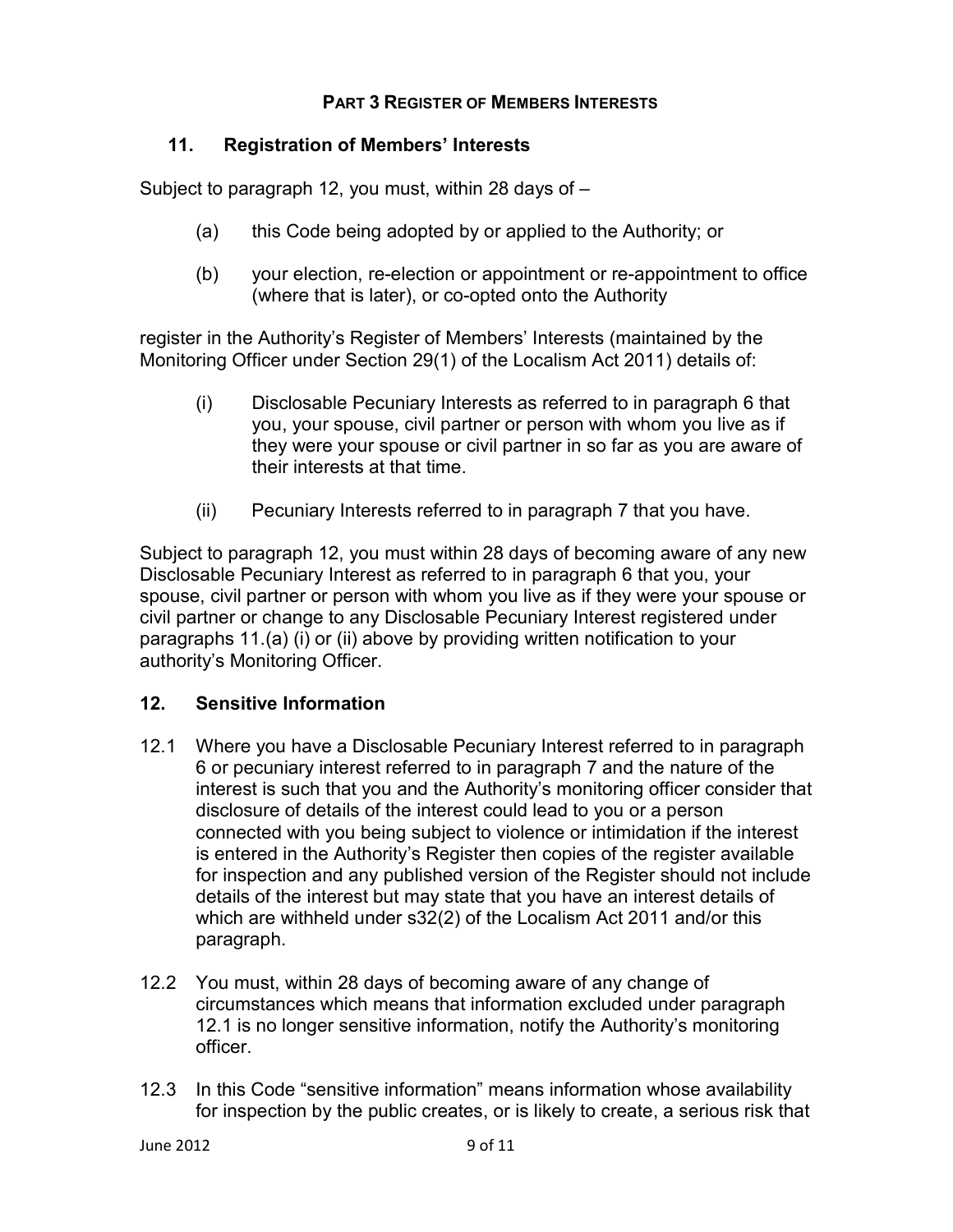you or a person who lives with you may be subject to violence or intimidation.

## 13. Register of Gifts and Hospitality

- 13.1 You must within 28 days of receipt, notify the Authority's monitoring officer in writing of any gift, benefit or hospitality with a value in excess of £50 which you have accepted as a member from any person or body other than the Authority.
- 13.2 The Monitoring Officer will place your notification on a public register of gifts and hospitality.
- 13.3 This duty to notify the monitoring officer does not apply where the gift, benefit or hospitality comes within any description approved by the Authority for this purpose.